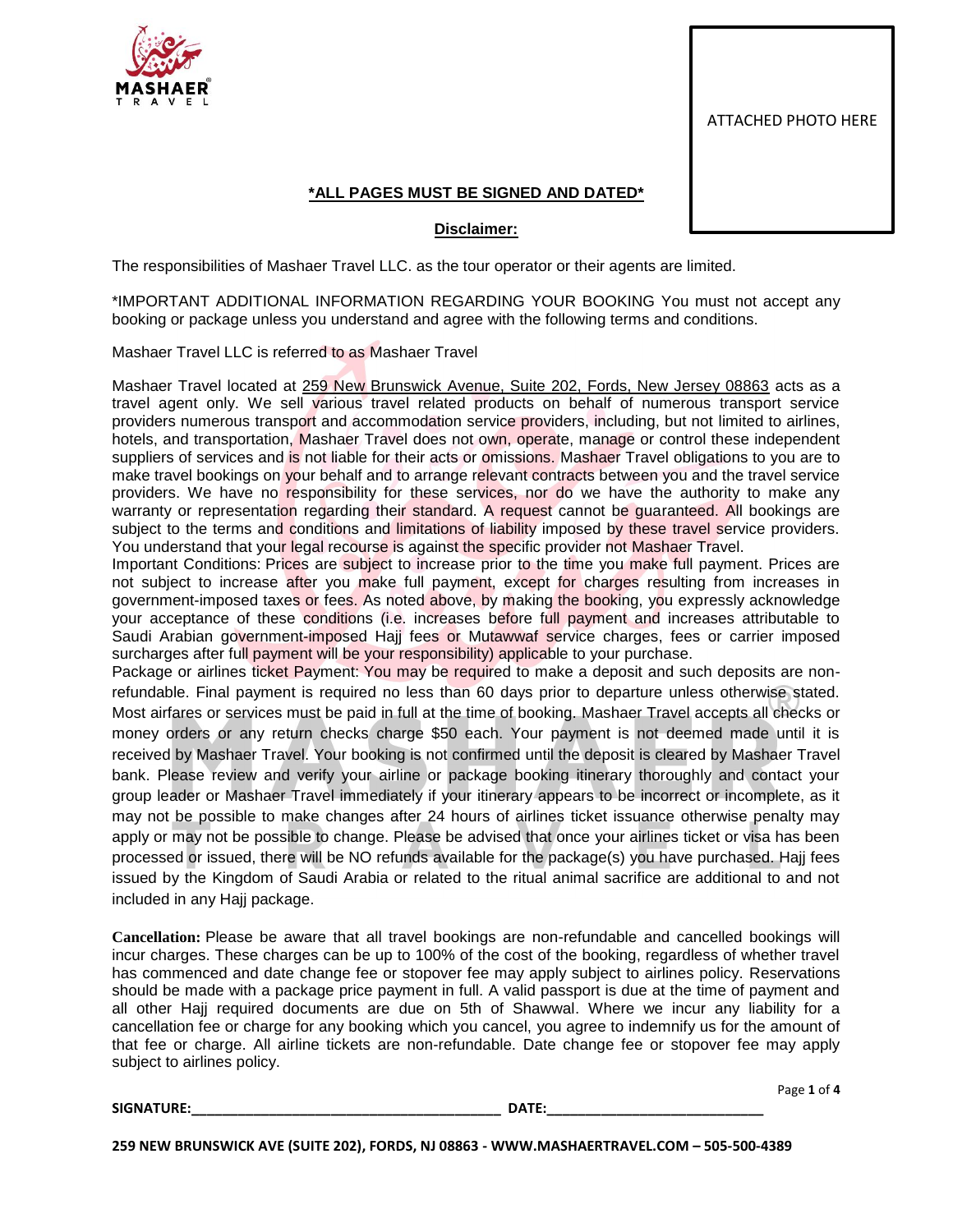

For any cancellation received by Mashaer Travel on or before must be in writing:

90 days prior to departure: \$2500 per person cancellation, 60 days prior to departure: \$5000 per person cancellation fee. 60 days prior to departure: no-refund will be made on any reservation on or after, regardless of any reason without any exception. Cancellation must be received in writing before 60days prior to departure. Should you have to cancel your whole or partial trip due to any medical, emergency or personal or work or business reason, after package payment no refund if less than 60days prior to departure. In case if visa issued and endorsed on passport must need consent letter to cancel your visa on your passport before return back to you no monetary refund for such cancellation.

**Responsibility:** We always do our best to make sure your travel arrangements are satisfactory. However, Mashaer Travel and its affiliates and their employees, officers, directors, successors, and assigns do not own or operate any entity which provides goods and services for your travel including without limitation, lodging facilities, airline, motor coach, or other transportation companies, guides or guide services, local ground operators, providers or organizers of optional excursions, food service providers, etc. All such persons and entities are independent contractors and are in no way affiliated to Mashaer Travel.

**Liability:** Mashaer Travel is not liable for any negligent or willful act or failure to act of any travel service provider or of any third party. In addition and without limitation, Mashaer Travel is not responsible for any injury, loss, death, inconvenience, delay, or damage to person or property in connection with the provision of any goods or services whether resulting from, but not limited to, acts of God or force majeure, illness, disease, acts of war or civil unrest, insurrection or revolt, animals, strikes or other labor activities, criminal or terrorist activities of any kind, overbooking or downgrading of accommodations, mechanical or other failure of airplanes or other means of transportation, or for any failure of any transportation mechanism to arrive or depart on time. Also be advised that certain foreign facilities such as air-conditioning systems in public places, hotels, building accommodation or tents, motor coaches may not be up to U.S. standards. If due to weather, flight schedules or other uncontrollable factors you are required to spend additional night(s), you will be responsible for your own hotel, transfers and meal costs. Baggage is entirely at owner's risk. from any loss or damage resulting from non-digital passports, improper passports or insufficient visa blank pages, visas, green card, transit visa or other documents.The prices of these tours are based on rates in effect (including foreign exchange rates) at the time of printing and are subject to change without notice. Under circumstances where liability cannot be excluded, such liability is limited to the value of the purchased travel arrangements. You specifically agree that Mashaer Travel is not liable for any consequential loss or damage.

Mashaer Travel LLC. will not be responsible for failure to follow instructions, including but not limited to check-in and check-out times and baggage handling. In the event of flight delay or miss connection, it is the responsibility of the airlines to determine exactly what procedure will be followed. Mashaer Travel LLC. takes no responsibility of any additional costs due to delay of meals during Hajj, Umrah or miss connection of confirm flights, baggage lost or delay or transit layover hotel accommodations. All additional costs will be solely the responsibility of the passenger and Mashaer Travel LLC. will not be liable.

The policy chosen by that carrier shall be based on its procedures and shall not be the responsibility of Mashaer Travel LLC. and its affiliates will not be responsible for any person's missing any part of the program due to his negligence or delay or absenteeism for anytime during the tour and will not be responsible for any additional expenses for the participant to rejoin the tour.

**SIGNATURE:\_\_\_\_\_\_\_\_\_\_\_\_\_\_\_\_\_\_\_\_\_\_\_\_\_\_\_\_\_\_\_\_\_\_\_\_\_\_\_\_ DATE:\_\_\_\_\_\_\_\_\_\_\_\_\_\_\_\_\_\_\_\_\_\_\_\_\_\_\_\_**

Page **2** of **4**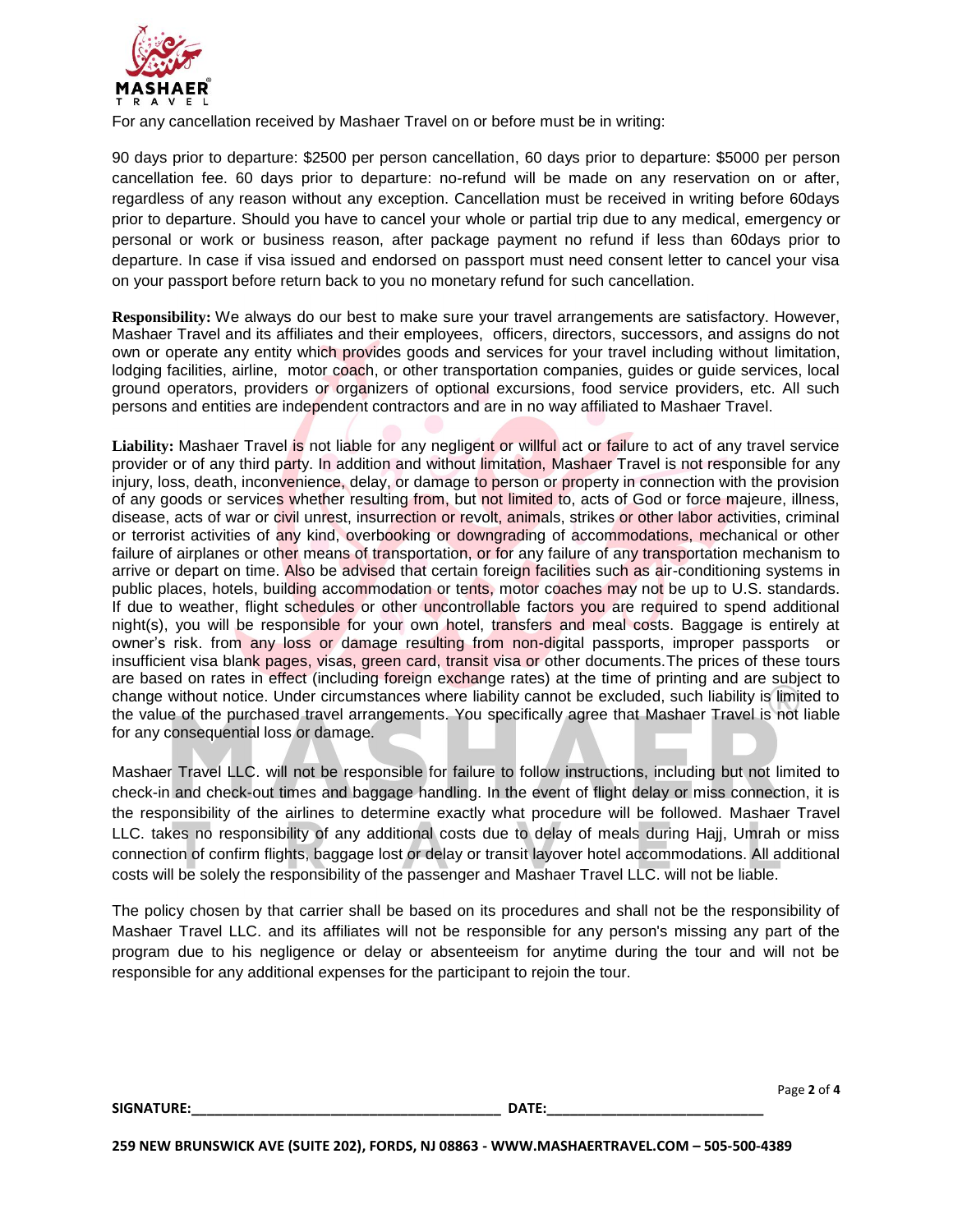

**Passports:** All individuals departing from the United States of America must be in possession of a valid passport. It is your responsibility to ensure that you have valid travel documentation, including but not limited to passports and visas, which meet the requirements of immigration and other government authorities at every destination. You are responsible for confirming with the United States Department of State or representative government agency of the country to which you are traveling to confirm the requirements for visas and/or other requirements for admission to your destination. Any fines, penalties, payments or expenditures incurred as a result of such documents not meeting the requirements of those authorities will be your sole responsibility.

**Travel Documents:** Travel documents including, without limitation, airline tickets, hotel vouchers, tour vouchers or any other document (whether in electronic form or otherwise) used to confirm an arrangement with a service provider. Travel documents may be subject to certain conditions and/or restrictions such as, but not limited to, being nonrefundable, non-date-changeable, and subject to cancellation and/or amendment fees. Travel documents cannot be transferred to another person to use. All airline tickets must be issued in the name of the passport/photo identity holder. An incorrect name on a booking may result in an inability to use that booking and the booking being cancelled. Any errors in names, dates and timings may result in an inability to use that booking and the booking being cancelled. Any errors in names, dates and timings on your documentation will be your responsibility if not advised at the time of booking.

**Refusal of Service:** Service providers reserve the right to refuse service to travelers at their sole discretion and including without limitation if the traveler, lacks proper documentation for the country of destination, has a contagious disease, manifests disruptive and/or unruly behavior.

Mashaer Travel LLC. is not responsible or liable for the granting or denying or delay of any type of visa (Hajj, Umrah, business, work, family or visit) or documents from any Embassy or Consulate. It is understood and agreed that Mashaer Travel LLC. does not assume any responsibility for handling your passports and other documents. You hereby agree to indemnify and hold Mashaer Travel LLC. harmless against any cause of action, lawsuit, or other liability that arises from visa issuance, the delivery of your documents to or by any mail delivery carrier, including, but not limited to, FEDEX, UPS and USPS couriers. Any issues relating to the delivery of packages/passport are to be addressed with these respective agencies.

Mashaer Travel is an Agent provider and cannot be held responsible or liable for any and all claims that may arise from its vendors. Vendors include but are not limited to, Hotels, Airlines, Transportation companies, Catering companies, Consulate offices, Embassies, and government service providers in Mina, Arafat and Muzdalifa. Mashaer Travel recommends that customers obtain and review the warranties provided by the vendors if any such situation shall arise Situations which Mashaer Travel are not liable include but are not limited to: Cleanliness & upkeep of Hotel or building accommodation rooms & toilets, delayed flights, Mina & Arafat tent locations, size and electrical power, Mina & Arafat bathroom conditions, Air Conditioning units in Mina & Arafat, and stalled or damaged buses.

**Travel Insurance:** For your protection, we strongly recommend that you purchase trip cancellation and travel accident insurance. Situations which may be aided by possession of travelers insurance include but are not limited to: Lost luggage, Medical Expenses, personal expenses and last minute cancelations. You will be required to accept a disclaimer. Mashaer Travel is not an insurance company and has no responsibility for the submission, payment or adjustment of any insurance claims. Any claims that may fall under the relevant travel insurance policy must be submitted to the insurance company directly.

|                   |       | Page 3 of 4 |
|-------------------|-------|-------------|
| <b>SIGNATURE:</b> | DATE: |             |